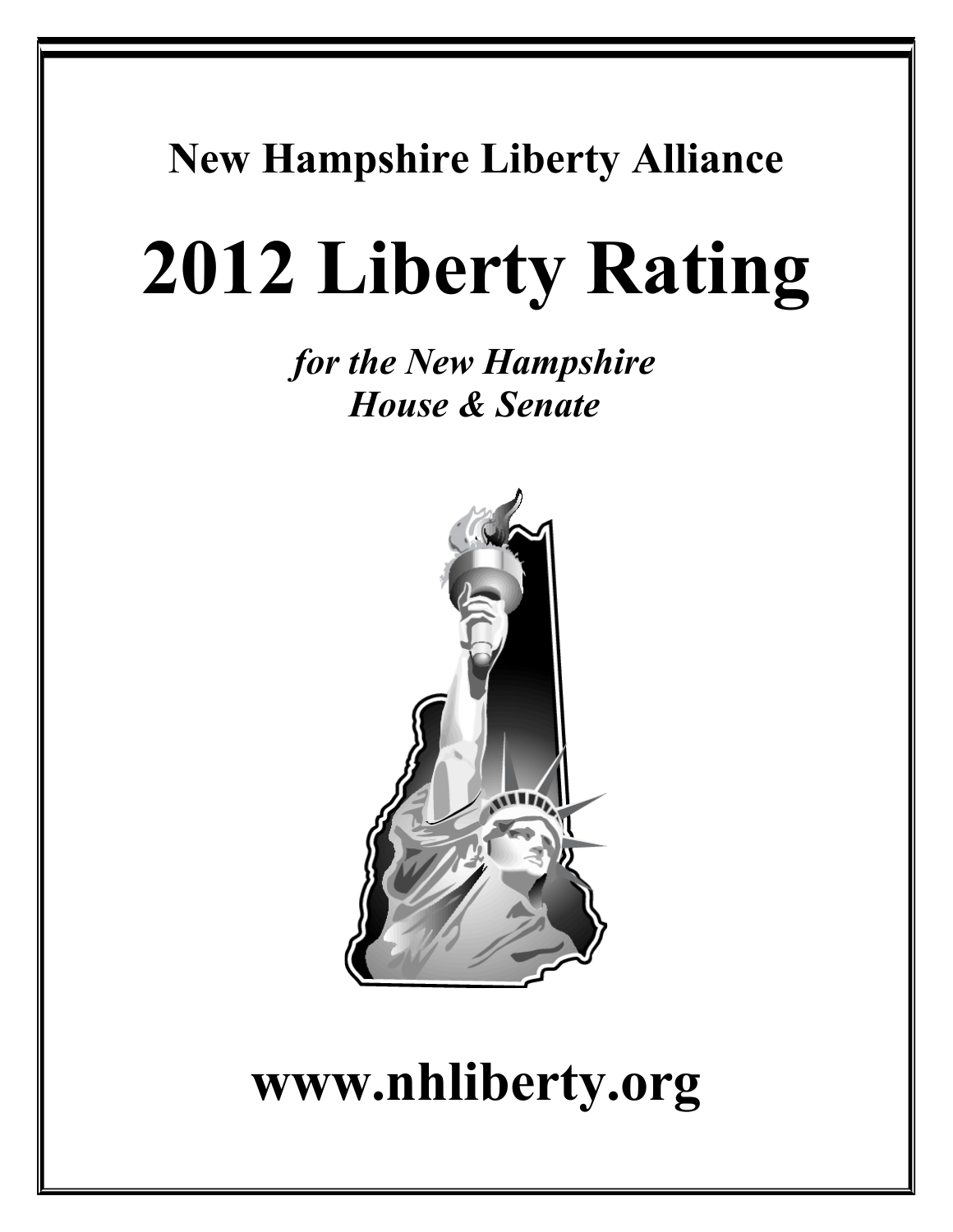

## *New Hampshire Liberty Alliance* **2012 Liberty Ratings**

This is the ninth annual Liberty Rating issued by the New Hampshire Liberty Alliance, based on 84 roll call votes in the House and 30 in the Senate. Bills have been carefully selected for inclusion which clearly demonstrate the level of respect our elected representatives show for our individual rights and liberties.

This year we offer our sincerest thanks to the NHLA Legislator of the Year, the Honorable Representative Paul Brown for his unwavering support of liberty. Paul's voting record proves his dedication to the principles upon which this great state, as well as this organization, were founded.

This report card is based on pro-liberty and anti-liberty votes and their impact on the State of New Hampshire—actual, recorded floor votes on legislation in the House and Senate.

**Pro-liberty votes** protect individual freedom of choice and personal responsibility; recognize the superiority of freedom over coercion; respect the citizen's right of selfownership; promote governance that is transparent, accountable, and adheres to the Constitution; and recognize the value of voluntary economic decisions.

*Anti-liberty votes* replace self-governance with interventionist regulation; assume rules made by agencies backed by force are superior to voluntary choices backed by personal accountability; and assume a better economy can be managed by a central authority that compels people and businesses to pay for policies they may not willingly support.

The Liberty Rating is the result of hundreds of hours of work by many volunteers who have read and analyzed bills, testified before committees, called and written their representatives, worked on our other signature publication, the Gold Standard, and culled extensive data from legislative voting records.

We encourage New Hampshire citizens to learn the facts about how their elected representatives are voting in Concord and to use this tool to hold them accountable. This report card serves as a valuable voter guide when these same representatives are running for re-election.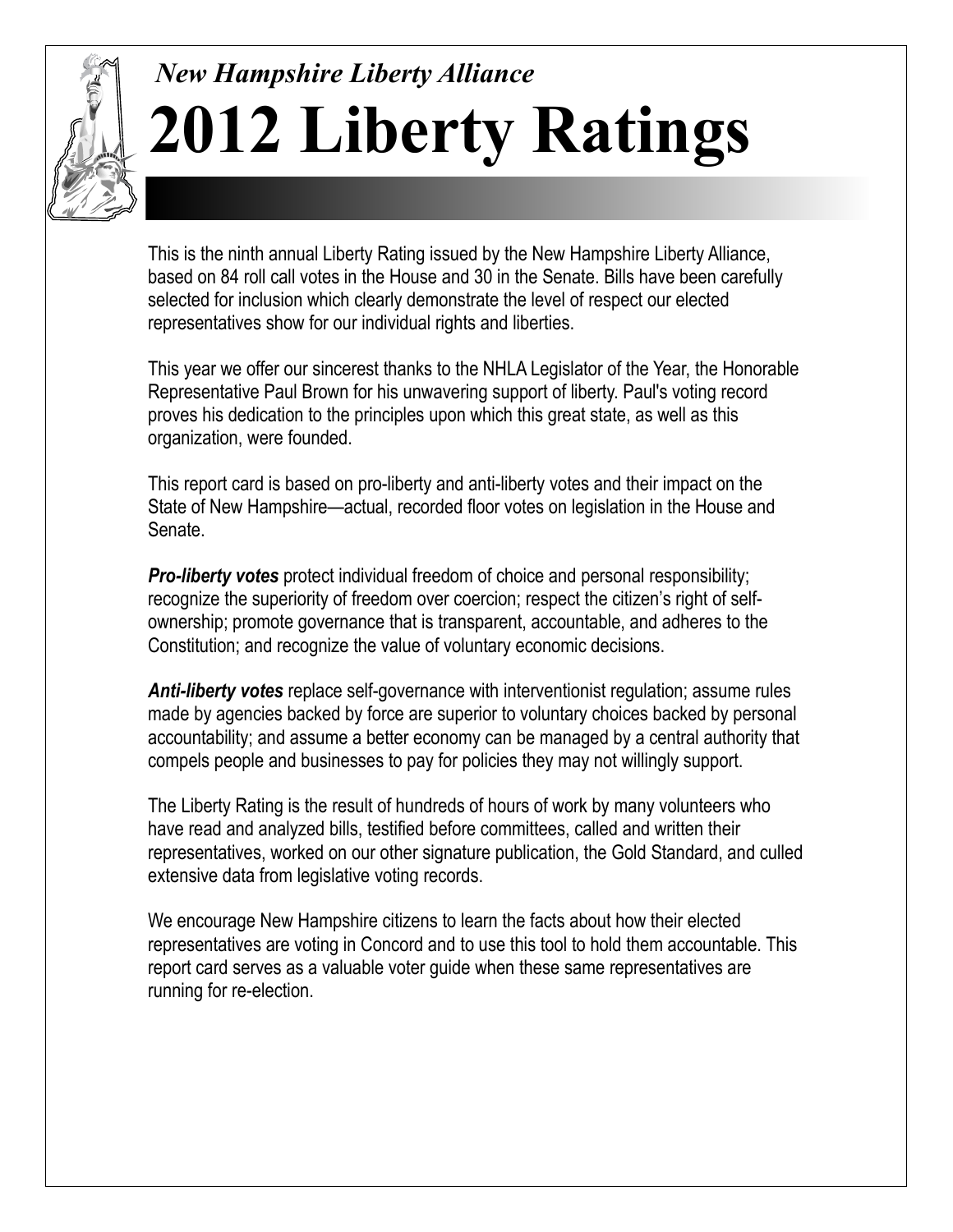|              | The TWW Thampshire Elberty Thinance                                                                 |                |     | $2012$ TeW TRADISTING EXECUT |      |        |
|--------------|-----------------------------------------------------------------------------------------------------|----------------|-----|------------------------------|------|--------|
|              | <b>Scored House Votes</b>                                                                           | Priority NHLA  |     | Yeas                         | Nays | Result |
| CACR11       | Renewable 7 year terms for state judges.                                                            | 2              | Yea | 218                          | 120  | Win    |
| CACR13       | Prohibiting any new tax on personal income.                                                         | 3              | Yea | 257                          | 101  | Win    |
| CACR26       | Repealing the chief justice governing the administration of all the courts of the state.            | $\overline{2}$ | Yea | 237                          | 115  | Win    |
| CACR31       | Providing that parents have the natural right to control the health.                                | 3              | Yea | 204                          | 154  | Win    |
| CACR8        | Providing that the legislature shall have the power to authorize schools.                           | $\overline{2}$ | Yea | 222                          | 133  | Win    |
| HB1146       | Requiring pupils to stand during the pledge of allegiance.                                          | 2              | Nay | 168                          | 180  | Win    |
| HB1182       | Prohibiting the sale of baby food products containing bisphenol A.                                  | $\mathbf{1}$   | Nay | 166                          | 125  | Loss   |
| HB1206       | Continuing obligations under expired public employee labor agreements.                              | 1              | Yea | 198                          | 137  | Win    |
|              |                                                                                                     |                |     |                              |      |        |
| HB1246       | Pistol licenses may be submitted to the state police or the sheriff's department.                   | 1              | Yea | 199                          | 127  | Win    |
| HB1282       | Workforce housing and the definition of community.                                                  | $1\,$          | Yea | 180                          | 133  | Win    |
| HB1285       | Repealing the state art fund.                                                                       | $\mathbf{1}$   | Nay | 210                          | 76   | Loss   |
| HB1297       | Federal health care reform and health care exchanges.                                               | 3              | Yea | 219                          | 94   | Win    |
| HB1301       | Challenges to voters and written affidavits.                                                        | $\mathbf{1}$   | Nay | 235                          | 129  | Loss   |
| HB1329       | Default budget in certain towns include proposed budget efficiencies.                               | $\overline{2}$ | Yea | 118                          | 177  | Loss   |
| HB1332       | Law enforcement authority of fish and game conservation officers.                                   | $\overline{2}$ | Nay | 171                          | 174  | Win    |
| HB1341       | Repealing use of firearms in the compact part of a city or town.                                    | $1\,$          | Yea | 196                          | 146  | Win    |
| HB1360       | Relative to the rulemaking authority of the state board of education.                               | 3              | Yea | 238                          | 88   | Win    |
| <b>HB138</b> | Cold case homicide unit.                                                                            | $\mathbf 1$    | Nay | 254                          | 93   | Loss   |
| HB1403       | State and national sovereignty curriculum and studying the Intl. Baccalaureate program.             | $\overline{2}$ | Yea | 209                          | 102  | Win    |
|              |                                                                                                     |                |     | 93                           | 212  | Win    |
| HB1438       | Use of police personnel files for exculpatory evidence                                              | $\mathbf{1}$   | Nay |                              |      |        |
| HB1440       | Expanding driver education options.                                                                 | $\overline{2}$ | Yea | 237                          | 75   | Win    |
| HB1452       | Prohibiting the establishment of sobriety checkpoints.                                              | $\overline{2}$ | Nay | 240                          | 120  | Loss   |
| HB1460       | Defined contribution retirement plan for public employees.                                          | 3              | Yea | 197                          | 104  | Win    |
| HB1474       | Attorneys need not be members of the state bar association.                                         | $\mathbf{1}$   | Yea | 199                          | 88   | Win    |
| HB1487       | Low carbon fuel standards programs.                                                                 | $\overline{2}$ | Yea | 243                          | 96   | Win    |
| HB1490       | Regional greenhouse gas initiative cap and trade program for controlling CO <sup>2</sup> emissions. | $\overline{2}$ | Yea | 211                          | 74   | Win    |
| HB1492       | Employers to verify an employee's eligibility to work in the United States.                         | $\overline{2}$ | Yea | 226                          | 59   | Win    |
| HB1511       | Allowing certain felons to possess firearms.                                                        | 1              | Nay | 261                          | 58   | Loss   |
| HB1526       | Allowing possession of less than one-half ounce of marijuana.                                       | 3              | Yea | 162                          | 161  | Win    |
| HB1549       | Prohibiting motor vehicle records for any federal identification database.                          | 3              | Yea | 253                          | 106  | Win    |
| HB1560       | Interstate Health Care Compact.                                                                     | 3              | Yea | 253                          | 92   | Win    |
| HB1590       |                                                                                                     |                |     | 249                          |      |        |
|              | Disclosure to patients of the charges for medical procedures.                                       | $\mathbf 1$    | Yea |                              | 89   | Win    |
| HB1607       | Education tax credit.                                                                               | 3              | Yea | 173                          | 127  | Win    |
| HB1642       | Destination specialty hospitals.                                                                    | $1\,$          | Yea | 198                          | 161  | Win    |
| HB1645       | Decertification of a bargaining unit.                                                               | 1              | Yea | 194                          | 141  | Win    |
| HB1650       | Commerce in food in New Hampshire.                                                                  | $\overline{2}$ | Nay | 278                          | 60   | Loss   |
| HB1651       | State S.W.A.T. units to equip tactical cameras.                                                     | 1              | Nay | 200                          | 122  | Loss   |
| HB1652       | Transfer of insurance premium tax revenue to the revenue stabilization reserve account.             | $\overline{2}$ | Yea | 283                          | 81   | Win    |
| HB1666       | Legislative approval of public collective bargaining agreements.                                    | 3              | Yea | 251                          | 124  | Win    |
| HB1674       | Reducing the interest rate on overdue property tax payments and other taxes.                        | 1              | Nay | 207                          | 104  | Loss   |
| HB1676       | Campaign contributions and expenditures.                                                            | $\overline{2}$ | Yea | 230                          | 82   | Win    |
| HB1677       | Freedom of association for public employees and unions                                              | 3              | Yea | 198                          | 139  | Win    |
| HB1692       | Elimination of the office of the chancellor of the university system of New Hampshire.              | $\mathbf{1}$   | Yea | 247                          | 105  | Win    |
|              | Motor vehicle inspections.                                                                          | $\overline{2}$ |     | 238                          |      |        |
| HB1693       |                                                                                                     |                | Nay |                              | 110  | Loss   |
| HB1695       | Increasing certain speed limits.                                                                    | 2              | Nay | 178                          | 126  | Loss   |
| HB1699       | Driving under the influence of drugs.                                                               | 3              | Yea | 94                           | 174  | Loss   |
| HB1705       | Regulating and taxing the purchase and use of marijuana.                                            | $\overline{2}$ | Yea | 228                          | 89   | Win    |
| HB1713       | Abolishing the department of education and transfer to BOE.                                         | $\mathbf{1}$   | Nay | 276                          | 44   | Loss   |
| HB1727       | Return certain insurance exchange moneys to the federal government.                                 | $\mathbf{1}$   | Yea | 218                          | 79   | Win    |
| HB194        | Prohibition on having or carrying a loaded crossbow.                                                | $\overline{2}$ | Yea | 204                          | 110  | Win    |
| HB219        | Restricting the authority of the state B.O.E. and reviewing B.O.E. rulemaking authority.            | 2              | Yea | 214                          | 110  | Win    |
| HB242        | Net operating loss carryover under the business profits tax.                                        | $\overline{2}$ | Yea | 259                          | 89   | Win    |
| HB263        | Adjusting time limits for Temporary Assistance for Needy Families Program (TANF) assistance.        | $\overline{2}$ | Yea | 211                          | 99   | Win    |
| HB29         | Petitioning the superior court pistol/revolver license.                                             | 2              | Nay | 221                          | 123  | Loss   |
| HB309        | Insurance not compelled to cover certain procedures.                                                | $\mathbf{1}$   | Yea | 229                          | 133  | Win    |
| HB334        | State's authority to prohibit or regulate firearms.                                                 | $1\,$          | Yea | 180                          | 144  | Win    |
|              | Prohibiting the collection of certain agency fees from non agency employees.                        |                |     |                              |      |        |
| HB383        |                                                                                                     | $1\,$          | Yea | 212                          | 128  | Win    |
| <b>HB388</b> | 911 services surcharge and VoIP surcharges for deposit in the enhanced 911 system fund.             | $1\,$          | Nay | 214                          | 140  | Loss   |
| HB415        | Access to abuse and neglect investigation records pending a child custody dispute.                  | 2              | Yea | 217                          | 129  | Win    |
| HB437        | Definition of marriage.                                                                             | $\mathbf{2}$   | Nay | 133                          | 202  | Win    |
| HB440        | New Hampshire to join the lawsuit challenging federal health care reform legislation.               | $\mathbf 1$    | Yea | 211                          | 83   | Win    |
| HB445        | Regulation of electronic tracking devices.                                                          | $\mathbf{1}$   | Yea | 293                          | 53   | Win    |
| HB446        | Repealing the authority for regulation of certain professional occupations.                         | 3              | Yea | 151                          | 203  | Loss   |
| HB486        | Penalties for alcohol ignition interlock circumvention.                                             | $\mathbf{2}$   | Nay | 259                          | 48   | Loss   |
| HB514        | Relative to entry on private land.                                                                  | $\overline{2}$ | Yea | 260                          | 98   | Win    |
| HB536        | Natural right to carry a firearm.                                                                   | 3              | Yea | 193                          | 122  | Win    |
| HB574        | Taking of private property during a state of emergency.                                             | $\overline{2}$ | Yea | 257                          | 87   | Win    |
| <b>HB587</b> | Grounds for divorce for persons with minor children.                                                | 3              | Yea | 274                          | 84   | Win    |
| HB592        | Apportioning state representative districts and relative to the boundaries of wards.                | $1\,$          | Yea | 255                          | 97   | Win    |
| HB593        | Video lottery and table gaming.                                                                     | $\mathbf{1}$   | Nay | 118                          | 226  | Win    |
|              |                                                                                                     |                |     |                              |      |        |
| HB595        | Parent-directed instruction programs and repealing the home education statutes.                     | $\mathbf{2}$   | Nay | 263                          | 82   | Loss   |
| HB628        | Relative to TSA searches.                                                                           | $\overline{2}$ | Yea | 188                          | 136  | Win    |
| SB155        | Section 179 expense deductions under the business profits tax.                                      | $\mathbf{1}$   | Yea | 231                          | 79   | Win    |
| SB160        | Allowing for certain installment loans.                                                             | $\overline{2}$ | Yea | 208                          | 139  | Win    |
| SB286        | Controlled drug prescription health and safety program.                                             | $\overline{2}$ | Nay | 160                          | 116  | Loss   |
| SB287        | Confidential prescription data.                                                                     | $\mathbf{2}$   | Yea | 226                          | 106  | Win    |
| SB289        | Photo identification to vote in person.                                                             | $\overline{2}$ | Nay | 226                          | 115  | Loss   |
| SB295        | Increasing the research and development tax credit against the business profits tax.                | $\mathbf{1}$   | Yea | 198                          | 100  | Win    |
| SB334        | Medicare unfair trade practices.                                                                    | 1              | Nay | 212                          | 126  | Loss   |
| SB343        | Establishing an independent board of psychologists.                                                 | $1\,$          | Nay | 249                          | 81   | Loss   |
| SB348        | Pulse oximetry test for newborns.                                                                   | $1\,$          | Nay | 95                           | 183  | Win    |
| SB372        | Establishing an education tax credit.                                                               | $\overline{2}$ | Yea | 236                          | 97   | Win    |
|              |                                                                                                     |                |     |                              |      |        |
| SB406        | Early offer alternative in medical injury claims.                                                   | $\mathbf{1}$   | Nay | 236                          | 103  | Loss   |
| SB409        | Marijuana for medicinal purposes.                                                                   | 3              | Yea | 236                          | 96   | Win    |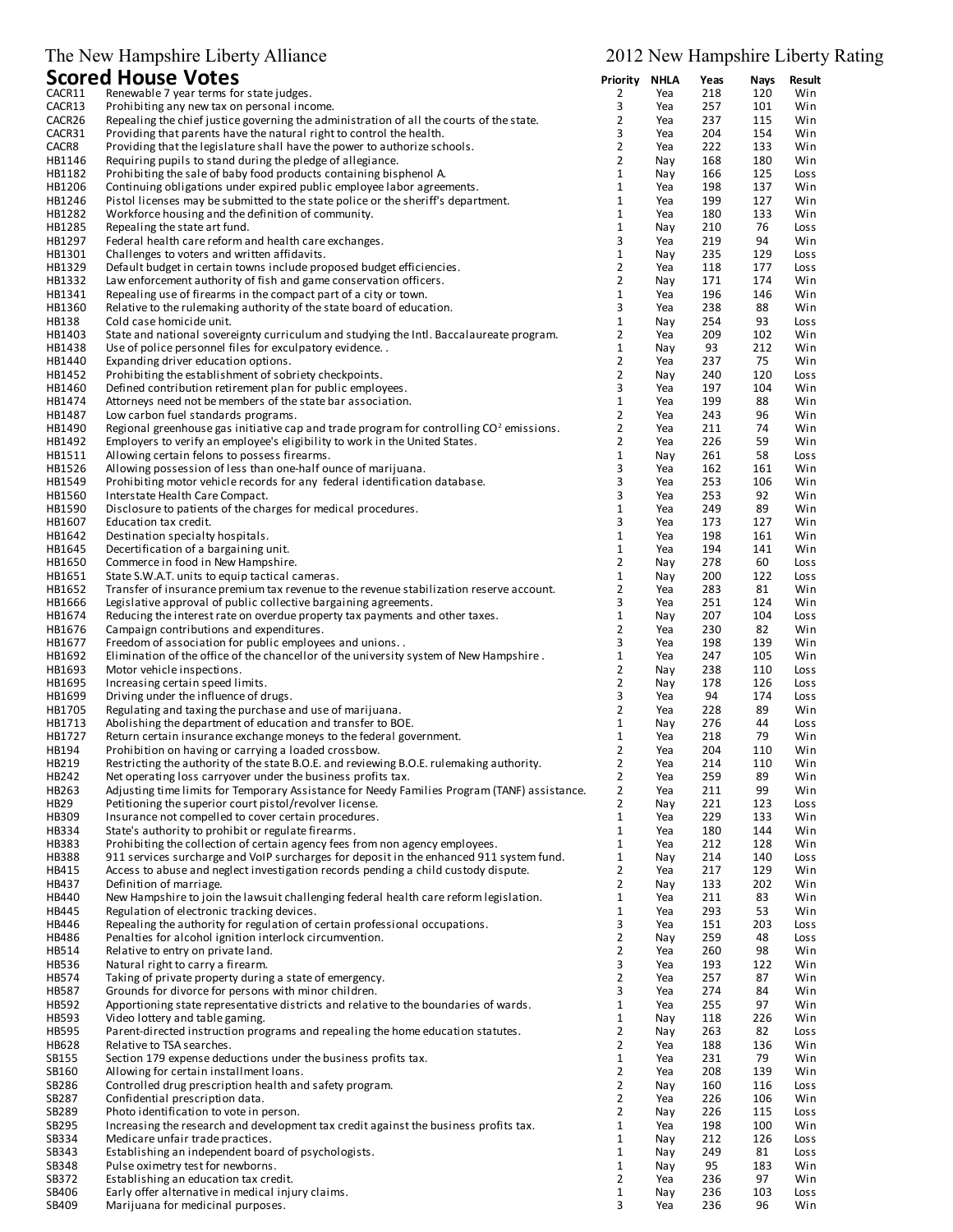|                    | <b>Scored Senate Votes</b>                                                              | Priority | <b>NHLA</b> | Yeas | Nays | <b>Result</b> |
|--------------------|-----------------------------------------------------------------------------------------|----------|-------------|------|------|---------------|
| CACR13             | Constitutional prohibition of an income tax                                             |          | Yea         | 20   | 4    | Win           |
| CACR <sub>26</sub> | Repealing the chief justice governing the administration of all the courts of the state |          | Yea         | 19   | 5    | Win           |
| HB1208             | Advertising of alcoholic beverages                                                      |          | Yea         | 23   | 0    | Win           |
| HB1403             | Curriculum to include state/national sovereignty material                               |          | Nay         | 24   | 0    | Loss          |
| HB1440             | Expanding options for driver education                                                  |          | Nay         | 17   |      | Loss          |
| HB145              | Audio and video recording of a law enforcement officers                                 |          | Yea         | 17   | 6    | Win           |
| HB1487             | Low carbon fuel standards programs                                                      |          | Nay         | 9    | 14   | Win           |
| HB1490             | Carbon cap and trade.                                                                   |          | Yea         | 17   | 6    | Win           |
| HB1560             | Interstate Health Care Compact                                                          |          | Nay         | 21   | 3    | Loss          |
| HB1607             | Establishing an education tax credit                                                    |          | Yea         | 17   |      | Win           |
| HB1652             | Insurance premium tax revenue distribution to HHS and rainy day fund                    |          | Yea         | 24   | 0    | Win           |
| HB351              | Insurance reimbursement for doctors of naturopathic medicine                            |          | Nay         | 15   | 8    | Loss          |
| HB536              | Natural right to carry a firearm.                                                       |          | Nay         | 17   |      | Loss          |
| SB150              | Allowing purchase from more out-of-state health insurance providers                     |          | Nay         | 19   | 5.   | Loss          |
| SB160              | Definition and regulation of installment loans                                          |          | yea         | 11   | 13   | Loss          |
| SB219              | Guaranteed issue for health insurance                                                   |          | Nay         | 15   | 8    | Loss          |
| SB289              | Presenting photo identification to vote in person                                       |          | Yea         | 18   | 5    | Win           |
| SB309              | Appropriations to New Hampshire university and community college systems                |          | Yea         | 19   | 4    | Win           |
| SB405              | Establishing the workforce investment tax credit                                        |          | Nay         | 17   |      | Loss          |
| SB406              | Early offer medical injury claims.                                                      |          | Nay         | 18   | 4    | Loss          |

## **Dereliction of Duty**

| <b>Name</b>           | <b>District</b> | % Missed | Name                     | <b>District</b> | % Missed |
|-----------------------|-----------------|----------|--------------------------|-----------------|----------|
| Hofemann, Roland (d)  | Straff 6        | 100%     | Emerton, Larry (r)       | Hills 7         | 83%      |
| Case, Frank (r)       | Rock 1          | 100%     | Oligny, Jeffrey (r)      | Rock 8          | 82%      |
| Hutchinson, Karen (r) | Rock 3          | 95%      | Katsiantonis, Thomas (d) | Hills 15        | 79%      |
| Panek, William (r)    | Straff 3        | 95%      | Jeudy, Jean (d)          | Hills 10        | 75%      |
| Eaton, Stephanie (r)  | Graft 1         | 92%      | Domingo, Baldwin (d)     | Straff 5        | 74%      |
| Beattie, Thomas       | Hills 17        | 88%      | MacMahon, Bruce (r)      | Rock 10         | 73%      |
| Sapienza, Marie (r)   | Rock 8          | 87%      | Scala, Dino (r)          | Carr 5          | 70%      |
| Champagne, Norma (r)  | Hills 12        | 85%      |                          |                 |          |

| <b>Distribution</b> |            |         |                                                                                                 |
|---------------------|------------|---------|-------------------------------------------------------------------------------------------------|
| $A+$                | 93-100%    | 3 reps  | <b>Constitutional Threat</b><br>СT<br>0 reps                                                    |
| A                   | 87-92%     | 16 reps | Score of 0-14%. Considered unfaithful to their                                                  |
| A-                  | 80-86%     | 26 reps | oath to uphold the New Hampshire Constitution<br>and the rule of law.                           |
| $B+$                | 73-79%     | 58 reps |                                                                                                 |
| B                   | $67 - 72%$ | 52 reps | <b>Incomplete</b><br>19 reps<br>Inc.                                                            |
| <b>B-</b>           | 60-66%     | 69 reps | Overrides letter grade if 50–69% of scored votes<br>were missed, or they were not in office for |
| $C+$                | 53-59%     | 36 reps | greater than 20% of scored votes.                                                               |
| C                   | 47-52%     | 26 reps |                                                                                                 |
| $C-$                | 40-46%     | 3 reps  | <b>Dereliction of Duty</b><br>Der<br>4 reps<br>Overrides letter grade if at least 70% of scored |
| D+                  | 33-39%     | 19 reps | votes were missed. These representatives should                                                 |
| D                   | $27 - 32%$ | 19 reps | consider resigning so a special election can allow                                              |
| D-                  | 20-26%     | 56 reps | their constituents to be represented in the House.                                              |
| F                   | 15-19%     | 14 reps |                                                                                                 |
| <b>Speaker</b>      |            | 1 rep   |                                                                                                 |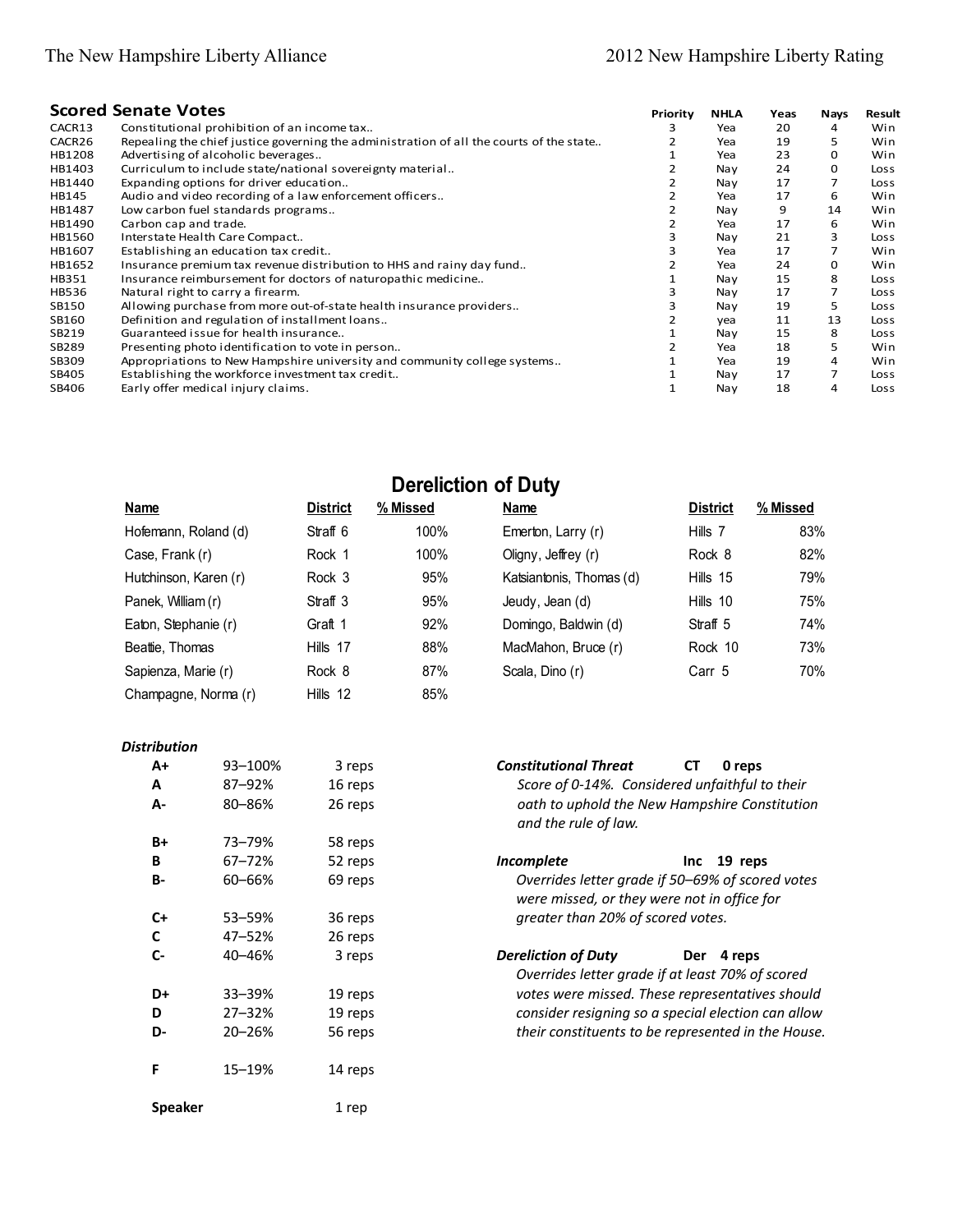## **Top 25 Representatives**

| Name                   | <b>District</b> | Town             |    |
|------------------------|-----------------|------------------|----|
| Brown, Paul (r)        | Rockingham 2    | Raymond          | A+ |
| Seaworth, G. Brian (r) | Merrimack 7     | Pembroke         | A+ |
| Simmons, Tammy (r)     | Hillsborough 18 | Manchester       | A+ |
| Cohn, Seth (r)         | Merrimack 6     | Canterbury       | A  |
| Jones, Laura (r)       | Strafford 1     | Rochester        | Α  |
| Maltz, Jonathan (r)    | Hillsborough 27 | Hudson           | Α  |
| Manuse, Andrew (r)     | Rockingham 5    | Derry            | А  |
| McGuire, Carol (r)     | Merrimack 8     | Epsom            | А  |
| McGuire, Dan (r)       | Merrimack 8     | Epsom            | Α  |
| Warden, Mark (r)       | Hillsborough 7  | Goffstown        | А  |
| Burt, John (r)         | Hillsborough 7  | Goffstown        | Α  |
| DeLemus, Susan (r)     | Strafford 1     | Rochester        | Α  |
| Lambert, George (r)    | Hillsborough 27 | Litchfield       | Α  |
| Ball, J. Michael (r)   | Hillsborough 18 | Manchester       | Α  |
| Murphy, Keith (r)      | Hillsborough 18 | Bedford          | A  |
| Hoell, J.R. (r)        | Merrimack 13    | Dunbarton        | Α  |
| Comerford, Timothy (r) | Rockingham 9    | Fremont          | Α  |
| Pratt, Calvin (r)      | Hillsborough 7  | Goffstown        | Α  |
| McGuinness, Sean (r)   | Hillsborough 20 | Nashua           | A  |
| Bowers, Spec (r)       | Sullivan 3      | Georges Mills A- |    |
| Tremblay, Stella (r)   | Rockingham 3    | Auburn           | А- |
| Sova, Charles (r)      | Grafton 10      | Auburn           | А- |
| Ritter, Glenn (r)      | Rockingham 14   | Kensington       | А- |
| Tregenza, Norman (r)   | Carroll 2       | Silver Lake      | А- |

### **Bottom 25 Representatives**

| <u>Name</u>                      | <b>District</b> | <b>Town</b>       |    |
|----------------------------------|-----------------|-------------------|----|
| Goley, Jeffrey (d)               | Hillsborough 8  | Manchester        | F  |
| Shurtleff, Stephen (d)           | Merrimack 10    | Penacook          | F  |
| Gile, Mary (d)                   | Merrimack 10    | Concord           | F  |
| Gagnon, Raymond (d)              | Sulliven 4      | Claremont         | F  |
| Perry, Robert (d)                | Strafford 3     | Strafford         | F  |
| Foose, Robert (d)                | Merrimack 11    | New London        | F  |
| Nordgren, Sharon (d)             | Grafton 9       | Hanover           | F  |
| Butynski, William (d)            | Cheshire 4      | Hinsdale          | F  |
| Daler, Jennifer (d)              | Hillsborough 4  | Temple            | F  |
| Moody, Marcia (d)                | Rockingham 12   | <b>New Market</b> | F  |
| Schmidt, Peter (d)               | Strafford 4     | Dover             | F  |
| Serlin, Christopher (d)          | Rockingham 16   | Portsmouth        | F  |
| Thomas, Yvonne (d)               | Coos 4          | <b>Berlin</b>     | F  |
| Townsend, Charles (d) Grafton 10 |                 | Canaan            | F  |
| Chase, Cynthia (d)               | Cheshire 3      | Keene             | D- |
| Read, Robin (d)                  | Rockingham 16   | Portsmouth        | D- |
| Cooney, Mary (d)                 | Grafton 7       | Plymouth          | D- |
| Leishman, Peter (d)              | Hillsborough 3  | Peterborough D-   |    |
| MacKay, James (d)                | Merrimack 11    | Concord           | D- |
| Parkhurst, Henry (d)             | Cheshire 4      | Winchester        | D- |
| Patten, Dick (d)                 | Merrimack 11    | Concord           | D- |
| Powers, James (d)                | Rockingham 16   | Portsmouth        | D- |
| Sullivan, Daniel (d)             | Hillsborough 8  | Manchester        | D- |
| Weber, Lucy (d)                  | Cheshire 2      | Walpole           | D- |

#### **The Entire Senate**

| Name              | <b>District</b><br>Town | Grade     | <b>Name</b>       | <b>District</b><br>Town | Grade |
|-------------------|-------------------------|-----------|-------------------|-------------------------|-------|
| Forsythe, James   | 4 Strafford             | $B+$      | Morse, Chuck      | 22 Salem                | B     |
| Groen, Fenton     | 6 Rochester             | $B+$      | Bradley, Jeb      | 3 Wolfeboro             | C+    |
| White, Raymond    | 9 Bedford               | $B+$      | Carson, Sharon    | 14 Londonderry          | C+    |
| Barnes, Jr., John | 17 Raymond              | B-        | Sanborn, Andy     | 7 Henniker              | C+    |
| Bragdon, Peter    | 11 Milford              | <b>B-</b> | Boutin, David     | 16 Hooksett             | C     |
| De Blois, Tom     | 18 Manchester           | <b>B-</b> | Stiles, Nancy     | 24 Hampton              |       |
| Forrester, Jeanie | 2 Meredith              | <b>B-</b> | Odell, Bob        | 8 Lempster              | D+    |
| Gallus, John      | 1 Berlin                | <b>B-</b> | D'Allesandro, Lou | 20 Manchester           | D-    |
| Lambert, Gary     | 13 Nashua               | <b>B-</b> | Houde, Matthew    | 5 Plainfield            | F     |
| Luther, Jim       | 12 Hollis               | <b>B-</b> | Kelly, Molly      | 10 Keene                |       |
| Prescott, Russell | 23 Kingston             | <b>B-</b> | Larsen, Sylvia    | 15 Concord              |       |
| Rausch, Jim       | 19 Derry                | <b>B-</b> | Merrill, Amanda   | 21 Durham               |       |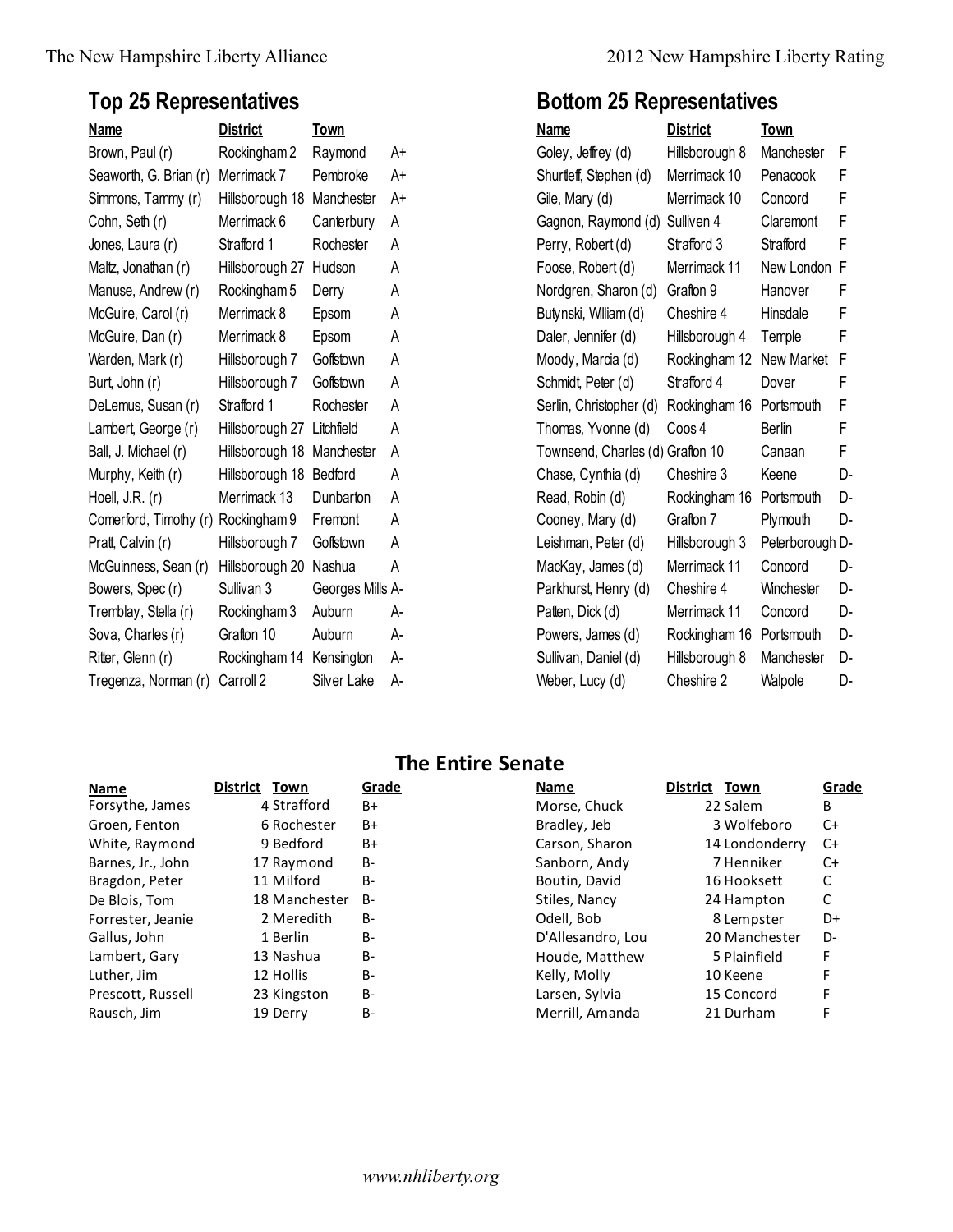| Acworth             | Sullivan 5 Atkinson |                    | Rockingham 6 Berlin |                    | Coos 4           |
|---------------------|---------------------|--------------------|---------------------|--------------------|------------------|
| Laware, Thomas      | B+                  | DeSimone, Debra    | <b>B-</b>           | Coulombe, Gary     | D                |
| Smith, Steven       | B+                  | Garrity, James     | $C+$                | Theberge, Robert   | D                |
|                     |                     |                    |                     | Thomas, Yvonne     | $\mathsf F$      |
| Albany              | Carroll 2           | <b>Auburn</b>      | Rockingham 3        | Tremblay, Marc     | $C+$             |
| Tregenza, Norman    | $A-$                | Baldasaro, Alfred  | B+                  |                    |                  |
|                     |                     | Headd, James       | $C+$                | <b>Bethlehem</b>   | <b>Grafton 2</b> |
| Alexandria          | Grafton 8           | Hutchinson, Karen  | Der                 |                    | D                |
|                     |                     |                    | <b>B-</b>           | Taylor, Kathleen   |                  |
| Reilly, Harold      | <b>B-</b>           | Introne, Robert    |                     |                    |                  |
| Shackett, Jeffrey   | <b>B-</b>           | Lundgren, David    | <b>B-</b>           | <b>Boscawen</b>    | See Andover      |
| Simard, Paul        | B                   | McKinney, Betsy    | <b>B-</b>           |                    |                  |
|                     |                     | Packard, Sherman   | $C+$                | <b>Bow</b>         | Merrimack 13     |
| Allenstown          | Merrimack 8         | Tamburello, Daniel | Inc                 | DeStefano, Stephen | D-               |
| McGuire, Carol      | Α                   | Tremblay, Stella   | A-                  | Hoell, J.R.        | Α                |
| McGuire, Dan        | Α                   |                    |                     | Keane, Thomas      | B                |
| Richardson, Jon     | <b>B-</b>           | <b>Barnstead</b>   | See Alton           |                    |                  |
| Soltani, Tony       | B                   |                    |                     | <b>Bradford</b>    | Merrimack 5      |
|                     |                     | <b>Barrington</b>  | <b>Strafford 3</b>  | Lindsley, Mark     | <b>B-</b>        |
| Alstead             | <b>Cheshire 2</b>   | Cataldo, Sam       | Β                   | Sanborn, Laurie    | B                |
| Cartwright, Anne    | А-                  | O'Connor, William  | $B+$                |                    |                  |
| Sad, Tara           | D                   |                    |                     |                    |                  |
|                     | D-                  | Panek, William     | Der                 | <b>Brentwood</b>   | Rockinghom 10    |
| Weber, Lucy         |                     | Parsons, Robbie    | $B+$                | MacMahon, Bruce    | Der              |
|                     |                     | Perry, Robert      | F                   |                    |                  |
| Alton               | Belknap 5           | Pitre, Joseph      | $B+$                | <b>Bridgewater</b> | See Alexandria   |
| Bolster, Peter      | С                   | Vita, Carol        | А-                  |                    |                  |
| Comtois, Guy        | А-                  | Vita, Lucien       | $B+$                | <b>Bristol</b>     | See Alexandria   |
| Malone, Robert      | Α                   |                    |                     |                    |                  |
| Millham, Alida      | D+                  | <b>Bartlett</b>    | Carroll 1           | <b>Brookfield</b>  | Carroll 5        |
| Pilliod, James      | <b>B-</b>           | Chandler, Gene     | $C+$                | Fleck, Joseph      | <b>B-</b>        |
| St. Cyr, Jeffrey    | <b>B-</b>           | McCarthy, Frank    | $B+$                | Scala, Dino        | Der              |
| Swinford, Elaine    | B+                  | Pettengill, Laurie | $B+$                |                    |                  |
|                     |                     | Umberger, Karen    | <b>B-</b>           | <b>Brookline</b>   | Hillsborough 5   |
| <b>Amherst</b>      | Hillsborough 6      |                    |                     | Belanger, James    | B+               |
| Belvin, William     | C+                  |                    | <b>Grafton 3</b>    |                    | $C+$             |
|                     | $C+$                | <b>Bath</b>        |                     | Drisko, Richard    |                  |
| Coughlin, Sean      |                     | Gionet, Edmond     | $B+$                | Flanagan, Jack     | B-               |
| Daniels, Gary       | А-                  | Sorg, Gregory      | $B+$                | Gargasz, Carolyn   | D+               |
| Hansen, Peter       | B+                  |                    |                     |                    |                  |
| Palmer, Stephen     | А-                  | <b>Bedford</b>     | Hillsborough 18     | Campton            | Grafton 6        |
| Rowe, Robert        | <b>B-</b>           | Cebrowski, John    | С                   | Aguiar, James      | D-               |
| Stepanek, Stephen   | B                   | Graham, John       | С                   | Brosseau, Charles  | B                |
| Willette, Robert    | B                   | Hawkins, Kenneth   | $C+$                |                    |                  |
|                     |                     | Moran, Edward      | $\mathsf C$         | Canaan             | Grafton 10       |
| Andover             | Merrimack 6         | Murphy, Keith      | A                   | Mirski, Paul       | B                |
| Coffey, Jennifer    | Β                   | Villeneuve, Moe    | B+                  | Sova, Charles      | A+               |
| Cohn, Seth          | Α                   |                    |                     | Townsend, Charles  | F                |
| Hill, Gregory       | B+                  | <b>Belmont</b>     | See Alton           |                    |                  |
| Kreis, Kenneth      | B+                  |                    |                     | Candia             | Rockingham 1     |
|                     |                     |                    |                     |                    |                  |
| Lockwood, Priscilla | D+                  | <b>Benton</b>      | Grafton 5           | Case, Frank        | Der              |
|                     |                     | Ingbretson, Paul   | А-                  | Duarte, Joe        | B+               |
| <b>Antrim</b>       | Hillsborough 1      | Ladd, Rick         | $\mathsf C$         | Reagan, John       | A-               |
| Fredette, Robert    | B+                  |                    |                     | Sullivan, James    | B                |
| Mecheski, Holly     | Β                   |                    |                     | Tasker, Kyle       | A-               |
| Porter, Marjorie    | D-                  |                    |                     |                    |                  |
|                     |                     |                    |                     | Canterbury         | See Andover      |
| Ashland             | See Alexandria      |                    |                     |                    |                  |
|                     |                     |                    |                     |                    |                  |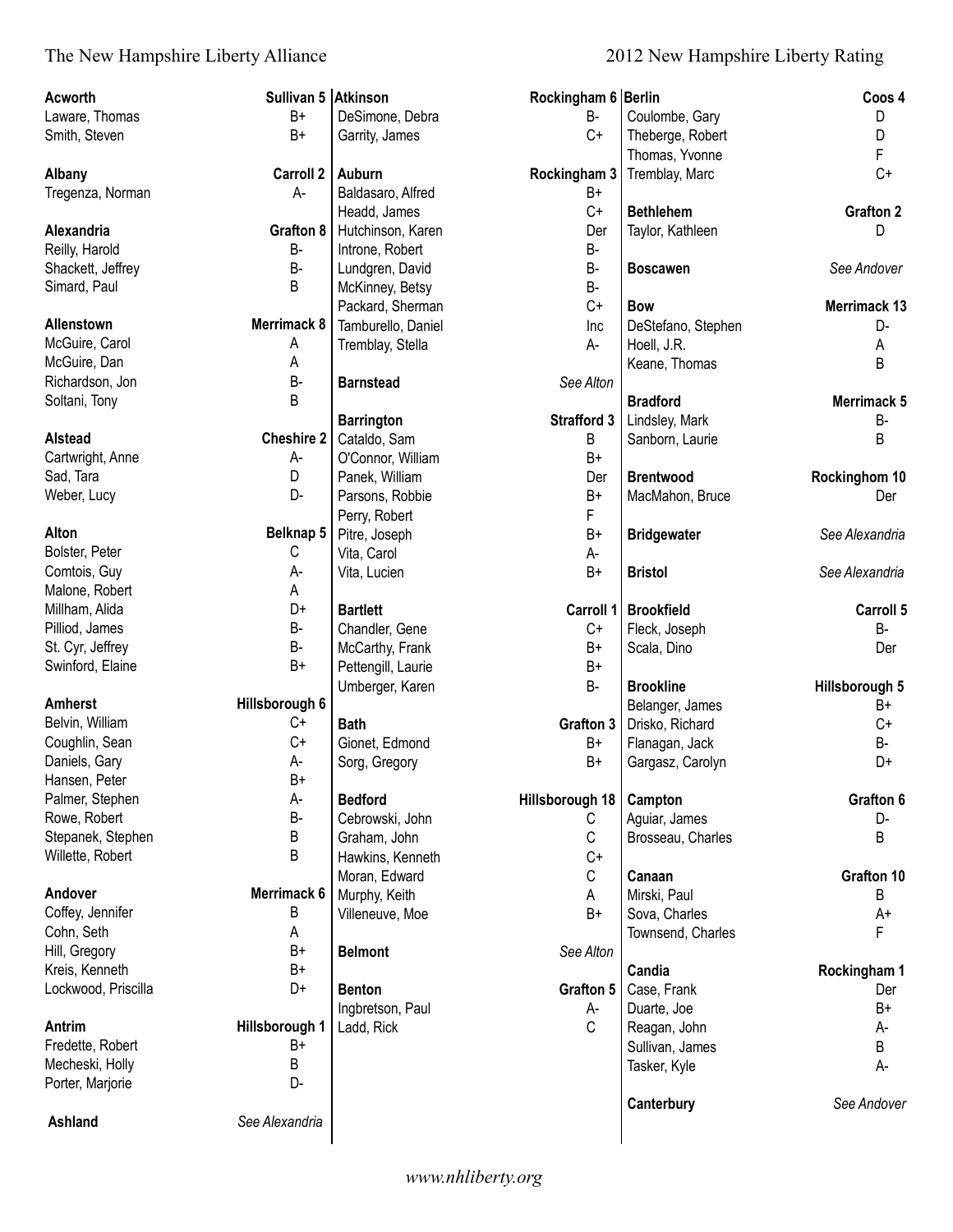| Carroll                  | Coos 2             | Concord Wards 4, 8-10    |                       | Merrimack 11 Dover Wards 1 & 2 | <b>Strafford 4</b> |
|--------------------------|--------------------|--------------------------|-----------------------|--------------------------------|--------------------|
| Merrick, Evalyn          | D-                 | Blankenbeker, Lynne      | $B+$                  | Browne, Brendon                | D                  |
| Remick, William          | D                  | Bouchard, Candace        | D-                    | Schmidt, Peter                 | F                  |
| Richardson, Herbert      | <b>B-</b>          | MacKay, James            | D-                    | Watters, David                 | D-                 |
| Tholl, John              | C                  | Patten, Dick             | D-                    |                                |                    |
|                          |                    | Williams, Robert         | D-                    | Dover Wards 3 & 4              | <b>Strafford 5</b> |
| <b>Center Harbor</b>     | Belknap 1          |                          |                       | Domingo, Baldwin               | Der                |
| Simpson, Tyler           | B                  | <b>Concord Wards 5-7</b> | Merrimack 12          | Hooper, Dorothea               | D+                 |
|                          |                    | Deloge, Helen            | D                     | Pelletier, Marsha              | D+                 |
| Charlestown              | See Acworth        | Rice, Chip               | D                     |                                |                    |
|                          |                    | Wallner, Mary Jane       | D-                    | Dover Wards 5 & 6              | Strafford 6        |
| Chatham                  | See Bartlett       | Watrous, Rick            | D-                    | Andolina, Donald               | B-                 |
|                          |                    |                          |                       | Hofemann, Roland               | Der                |
| <b>Chester</b>           | Rockingham 7       | Conway                   | See Bartlett          | Weeden, Michael                | B-                 |
| Charron, Gene            | B-                 |                          |                       |                                |                    |
| Devine, James            | <b>B-</b>          | Cornish                  | Sullivan 1            | <b>Dublin</b>                  | <b>Cheshire 7</b>  |
| Hagan, Joseph            | <b>B-</b>          | Lefebvre, Benjamin       | D-                    | Emerson, Susan                 | Inc                |
| Sanders, Elisabeth       | <b>B-</b>          | Schmidt, Andrew          | D-                    | Hunt, John                     | $B+$               |
|                          |                    |                          |                       | Moore, Charles                 | B                  |
| <b>Chesterfield</b>      | <b>Cheshire 4</b>  | Croydon                  | Sullivan <sub>2</sub> | Sterling, Franklin             | B                  |
| Butynski, William        | F                  | Cunningham, Steven       | A-                    |                                |                    |
| Carr, Daniel             | Inc                | Howard, Thomas           | B+                    | <b>Dummer</b>                  | See Clarkville     |
| Parkhurst, Henry         | D-                 | Rodeschin, Beverly       | $C+$                  |                                |                    |
| Smith, Edwin             | B                  |                          |                       | <b>Dunbarton</b>               | See Bow            |
|                          |                    | <b>Center Ossipee</b>    | See Freedom           |                                |                    |
| <b>Chichester</b>        | <b>Merrimack 7</b> |                          |                       | Durham                         | <b>Strafford 7</b> |
| Giuda, J. Brandon        | B+                 | <b>Dalton</b>            | See Carroll           | Ginsburg, Philip               | D-                 |
| McDonnell, John          | <b>B-</b>          |                          |                       | Horrigan, Timothy              | D                  |
| Seaworth, G. Brian       | A+                 | <b>Danbury</b>           | Merrimack 1           | Kaen, Naida                    | D-                 |
|                          |                    | Foose, Robert            | F                     | Roberts, Jenna                 | D+                 |
| <b>Claremont</b>         | Sullivan 4         | Kidder, David            | D+                    | Spang, Judith                  | D-                 |
| Cloutier, John           | D-                 |                          |                       | Wall, Janet                    | D-                 |
| Gagnon, Raymond          | F                  | <b>Danville</b>          | See Chester           |                                |                    |
| LaCasse, Paul            | B                  |                          |                       | <b>East Kingston</b>           | Rockingham 11      |
| Lovett, Charlene         | $C+$               | <b>Deerfield</b>         | See Candia            | Allen, Mary                    | B-                 |
| Osgood, Joe              | $B+$               |                          |                       | Shuler, Wyman                  | <b>B-</b>          |
|                          |                    | <b>Deering</b>           | Hillsborough 2        |                                |                    |
| Clarkville               | Coos 1             | Donovan, Daniel          | B+                    | Easton                         | See Bath           |
| Daugherty, Duffy         | B                  | Hardwick, Harry          | $B+$                  |                                |                    |
| Rappaport, Laurence      | В                  |                          |                       | Eaton                          | See Albany         |
|                          |                    | <b>Derry</b>             | Rockingham 5          |                                |                    |
| Colebrook                | See Clarkville     | Chirichiello, Brian      | B-                    | Effingham                      | See Brookfield     |
|                          |                    | Dowling, Patricia        | С                     |                                |                    |
| Columbia                 | See Clarkville     | Ferrante, Beverly        | <b>B-</b>             | <b>Ellsworth</b>               | See Campton        |
|                          |                    | Fesh, Robert             | В                     |                                |                    |
| <b>Concord Wards 1-3</b> | Merrimack 10       | Katsakiores, Phyllis     | <b>B-</b>             | Enfield                        | See Canaan         |
| Frazer, June             | D-                 | Manuse, Andrew           | Α                     |                                |                    |
| Gile, Mary               | F                  | O'Connor, John           | В                     | <b>Epping</b>                  | Rockingham 9       |
| Potter, Frances          | D-                 | Reichard, Kevin          | Β                     | Antosz, Jason                  | B+                 |
| Shurtleff, Stephen       | F                  | Sapareto, Frank          | В                     | Comerford, Timothy             | Α                  |
|                          |                    | Webb, James              | <b>B-</b>             | Itse, Daniel                   | А-                 |
|                          |                    | <b>Dorchester</b>        | See Canaan            | Epsom                          | See Allenstown     |
|                          |                    |                          |                       |                                |                    |
|                          |                    |                          |                       | Errol                          | See Clarkville     |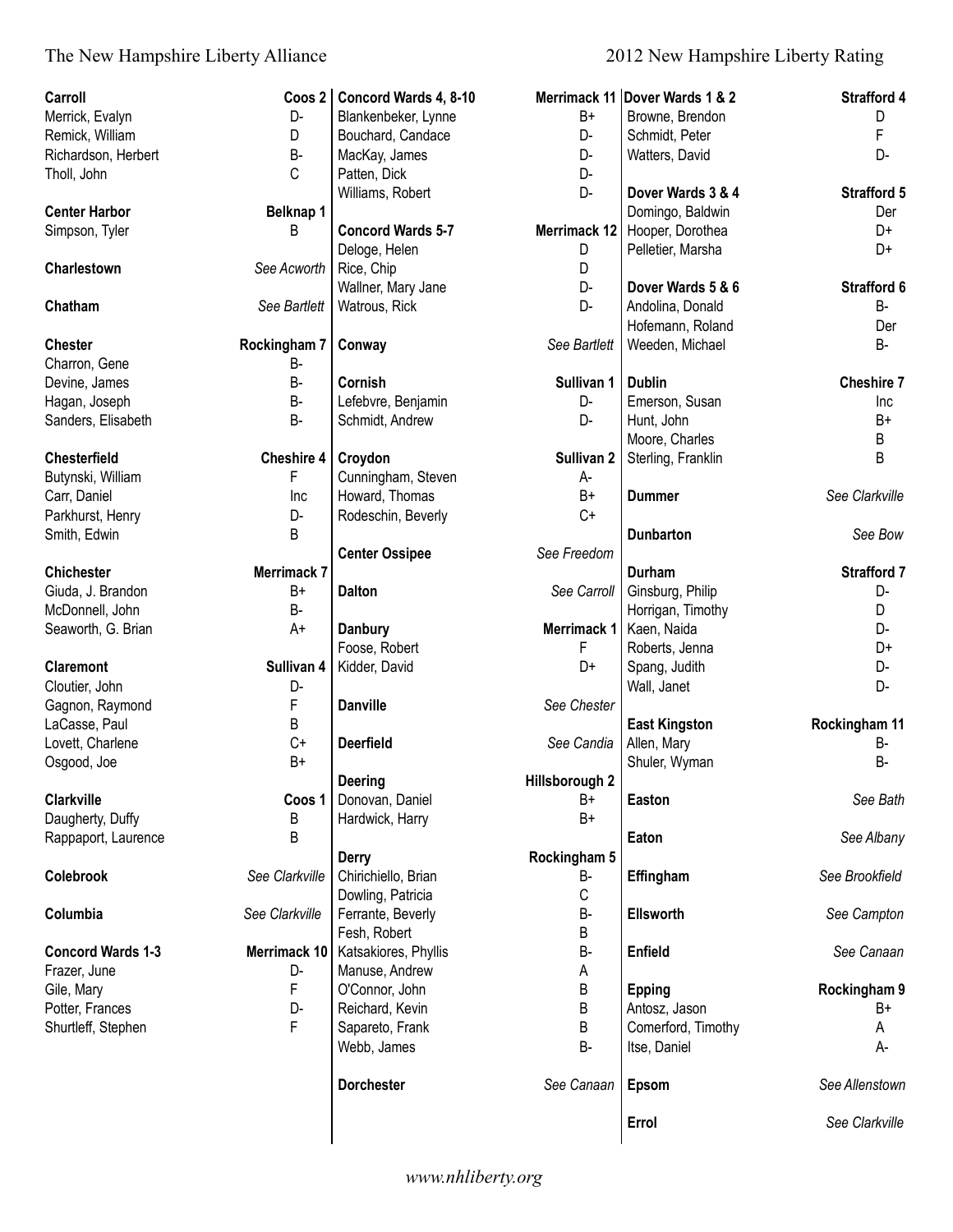| <b>Exeter</b><br>Abrami, Patrick | Rockingham 13<br>В- | Grantham                     | See Cornish      | <b>Hollis</b>      | See Brookline      |
|----------------------------------|---------------------|------------------------------|------------------|--------------------|--------------------|
| Copeland, Timothy                | D                   | Greenfield                   | See Deering      | Hooksett           | Merrimack 9        |
| Lovejoy, Patricia                | D-                  |                              |                  | Hess, David        | С                  |
| Peckham, Michele                 | <b>B-</b>           | Greenland                    | Rockingham 17    | Kotowski, Frank    | $B+$               |
| Quandt, Marshall                 | $\mathsf C$         | Tucker, Pamela               | B                | Smith, Molly       | B                  |
| Quandt, Matt                     | $C+$                |                              |                  | Smith, Todd        | <b>B-</b>          |
| Schlachman, Donna                | D-                  | Greenville                   | Hillsborough 3   |                    |                    |
| Ward, Joanne                     | $C+$                | Coffey, James                | C+               | Hopkinton          | <b>Merrimack 4</b> |
|                                  |                     | Marcus, Bruce                | Inc              | Hamm, Christine    | D-                 |
| Farmington                       | See Barrington      | Parison, James               | А-               | Owen, Derek        | D                  |
|                                  |                     |                              |                  | Richardson, Gary   | D-                 |
| <b>Fitzwilliam</b>               | <b>Cheshire 5</b>   | Groton                       | See Alexandria   |                    |                    |
| Dwinell, Richard                 | <b>B-</b>           |                              |                  | Hudson             | Hillsborough 27    |
|                                  |                     | <b>Hale's Location</b>       | See Bartlett     | Boehm, Ralph       | B-                 |
| Francestown                      |                     |                              |                  |                    | B-                 |
|                                  | See Deering         |                              |                  | Brownrigg, Randall |                    |
|                                  |                     | Hampstead                    | See Kingston     | Christiansen, Lars | B+                 |
| Franconia                        | See Bethlehem       |                              |                  | Doherty, Shaun     | B                  |
|                                  |                     | Hampton                      | Rockingham 15    | Gandia, Laura      | C+                 |
| Franklin                         | <b>Merrimack 2</b>  | Nevins, Chris                | C+               | Haefner, Robert    | B-                 |
| Lauer-Rago, Kathleen             | B                   | Rice, Frederick              | B+               | Jasper, Shawn      | C+                 |
| Palfrey, David                   | $C+$                | Sheffert, Kenneth            | B+               | Lambert, George    | A                  |
| Reed, Dennis                     | <b>B-</b>           | Sullivan, Kevin              | B-               | Maltz, Jonathan    | A                  |
|                                  |                     | Waddell, James               | D+               | Ober, Lynne        | B+                 |
| Freedom                          | Carroll 3           |                              |                  | Ober, Russell      | B+                 |
| Babson, David                    | B                   | <b>Hampton Falls</b>         | Rockingham 14    | Renzullo, Andrew   | B+                 |
| McConkey, Mark                   | B                   | Janvrin, Kevin               | C                | Ulery, Jordan      | B+                 |
| Merrow, Harry                    | B                   | Perkins, Amy                 | $C+$             |                    |                    |
|                                  |                     | Perkins, Lawrence            | C                | Jackson            | See Bartlett       |
| Fremont                          | See Epping          | Ritter, Glenn                | A-               |                    |                    |
|                                  |                     |                              |                  | Jaffrey            | See Dublin         |
| Gilford                          | See Alton           | Hancock                      | See Antrim       |                    |                    |
|                                  |                     |                              |                  | Jefferson          | See Carroll        |
| Gilmanton                        | Belknap 6           | Hanover                      | Grafton 9        |                    |                    |
|                                  | B-                  |                              | D-               | Keene              | <b>Cheshire 3</b>  |
| Russell, David                   |                     | Benn, Bernard                |                  |                    |                    |
|                                  |                     | Nordgren, Sharon             | F                | Chase, Cynthia     | D-                 |
| Gilsum                           |                     | Cheshire 1   Pastor, Beatriz | D-               | Hawkes, Samuel     | D-                 |
| Moore, Robert                    | <b>B-</b>           | Pierce, David                | D-               | Johnsen, Gladys    | D-                 |
|                                  |                     |                              |                  | Lindsey, Steven    | D+                 |
| Goffstown                        | Hillsborough 7      | Harrisville                  | See Dublin       | Meader, David      | D                  |
| Burt, John                       | A                   |                              |                  | Roberts, Kris      | D+                 |
| Day, Russell                     | C                   | <b>Hart's Location</b>       | See Bartlett     | Weed, Charles      | D-                 |
| Emerton, Larry                   | Der                 |                              |                  |                    |                    |
| Hikel, John                      | $B+$                | Haverhill                    | See Benton       | Kensington         | See Hampton Falls  |
| Hopper, Gary                     | B                   |                              |                  |                    |                    |
| Kurk, Neal                       | <b>B-</b>           | Hebron                       | <b>Grafton 7</b> | Kingston           | Rockingham 8       |
| Pratt, Calvin                    | A                   | Cooney, Mary                 | D-               | Birdsell, Regina   | В-                 |
| Warden, Mark                     | Α                   | Smith, Suzanne               | D-               | Major, Norman      | B                  |
|                                  |                     |                              |                  | Oligny, Jeffrey    | Der                |
| Gorham                           | Coos 3              | Henniker                     | See Bradford     | Sapienza, Marie    | Der                |
| Hatch, William                   | D+                  |                              |                  | Sedensky, John     | <b>B-</b>          |
|                                  |                     | Hillsborough                 | See Antrim       | Welch, David       | <b>B-</b>          |
|                                  |                     |                              |                  |                    | B                  |
| Goshen                           | See Croydon         | Hinsdale                     | See Chesterfield | Weyler, Kenneth    |                    |
|                                  |                     |                              |                  |                    |                    |
| Grafton                          | See Canaan          | <b>Holderness</b>            | See Alexandria   |                    |                    |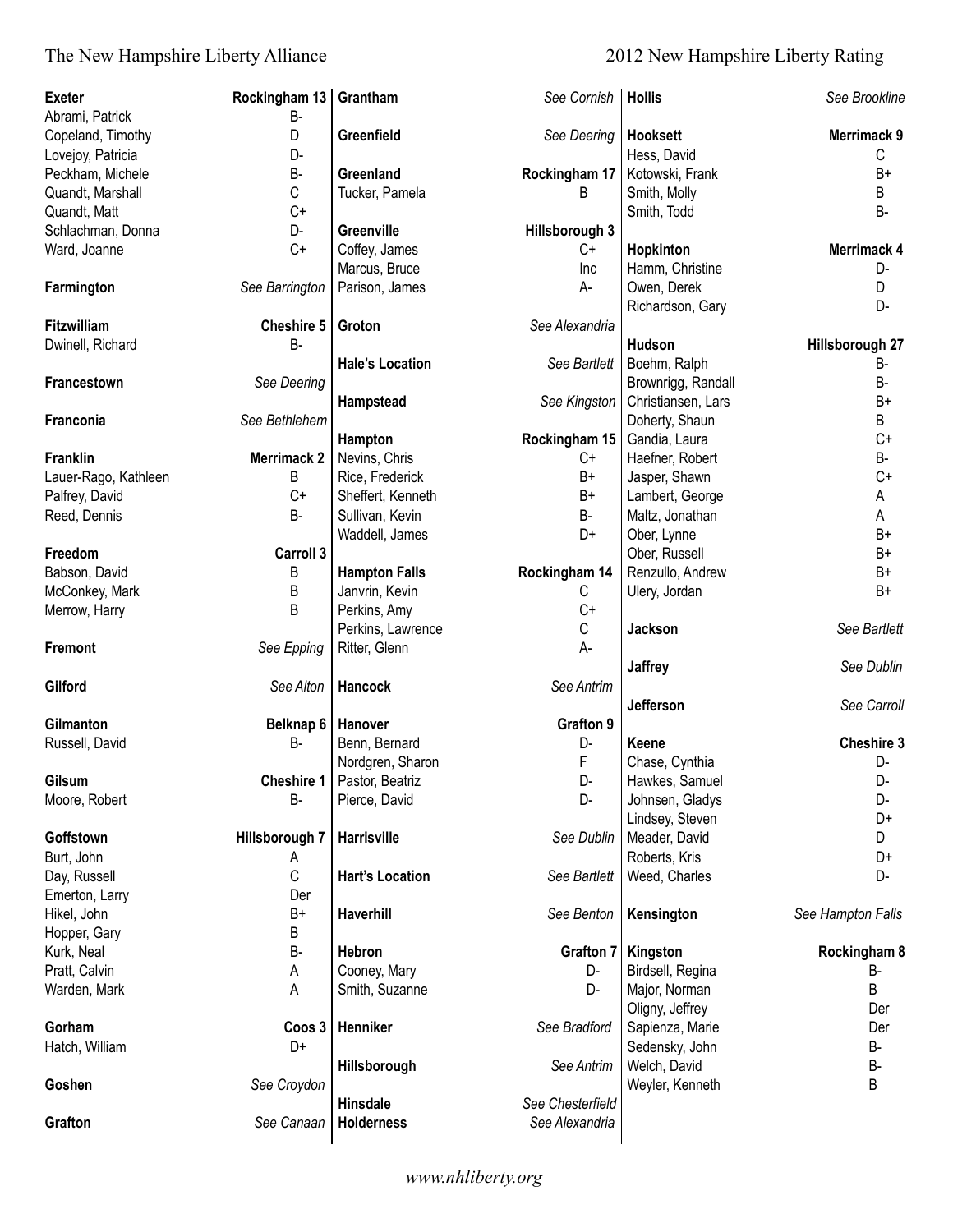| Laconia<br>Accornero, Harry | Belknap 4<br>B+  | <b>Manchester Ward 2</b><br>Ball, J. Michael | Hillsborough 9<br>Α | <b>Marlow</b>           | See Alstead      |
|-----------------------------|------------------|----------------------------------------------|---------------------|-------------------------|------------------|
| Flanders, Donald            | B-               | DeJong, Cameron                              | B                   | Mason                   | See Brookline    |
| Kingsbury, Robert           | B+               | Hutchinson, Winfred                          | $C+$                |                         |                  |
| Luther, Robert              | B-               |                                              |                     | <b>Meredith</b>         | <b>Belknap 3</b> |
| Tilton, Franklin            | B-               | <b>Manchester Ward 3</b>                     | Hillsborough 10     | Greemore, Robert        | A-               |
|                             |                  | Jeudy, Jean                                  | Der                 | Worsman, Colette        | A-               |
| Lancaster                   | See Carroll      | Long, Patrick                                | D                   |                         |                  |
|                             |                  | Sullivan, Peter                              | D-                  | <b>Merrimack</b>        | Hillsborough 19  |
| Landoff                     | See Bath         |                                              |                     | Barry, Richard          | в                |
|                             |                  | <b>Manchester Ward 4</b>                     | Hillsborough 11     | Christensen, D.L. Chris | B                |
| Langdon                     | See Acworth      | Levasseur, Nickolas                          | D+                  | Hinch, Richard          | B-               |
|                             |                  | Pepino, Leo                                  | С                   | Notter, Jeanine         | A-               |
| Lebanon                     | Grafton 11       | Souza, Kathleen                              | <b>B-</b>           | Pellegrino, Tony        | В-               |
| Almy, Susan                 | D-               |                                              |                     | Peterson, Lenette       | А-               |
| Gould, Franklin             | D-               | <b>Manchester Ward 5</b>                     | Hillsborough 12     | Stroud, Kathleen        | В-               |
| Harding, Laurie             | D-               | Champagne, Norma                             | Der                 | Thomas, Joseph          | <b>B-</b>        |
| White, Andrew               | D-               | Gimas, John                                  | C-                  |                         |                  |
|                             |                  | Rokas, Ted                                   | D                   | <b>Middleton</b>        | See Barrington   |
| Lee                         | See Durham       |                                              |                     |                         |                  |
|                             |                  | <b>Manchester Ward 6</b>                     | Hillsborough 13     | <b>Milana</b>           | See Berlin       |
|                             | See Claremont    |                                              | D-                  |                         |                  |
| Lempster                    |                  | Baroody, Benjamin                            |                     | <b>Milford</b>          |                  |
| Lincoln                     | See Bath         | Gagne, Larry                                 | В<br><b>B-</b>      |                         | See Amherst      |
|                             |                  | Infantine, William                           |                     | <b>Millsfield</b>       | See Clarkville   |
| Lisbon                      | See Bath         | <b>Manchester Ward 7</b>                     | Hillsborough 14     |                         |                  |
|                             |                  |                                              |                     | <b>Milton</b>           |                  |
|                             |                  | Cusson-Cail, Kathleen                        | B-                  |                         | See Barrington   |
| Litchfield                  | See Hudson       | Garrity, Patrick                             | Inc                 |                         |                  |
|                             |                  |                                              |                     |                         |                  |
|                             |                  | Terrio, Ross                                 | C                   | <b>Mont Vernon</b>      | See Lyndeborough |
| Littleton                   | <b>Grafton 1</b> |                                              |                     |                         |                  |
| Bulis, Lyle                 | C                | <b>Manchester Ward 8</b>                     | Hillsborough 15     | Moultonborough          | Carroll 4        |
| Eaton, Stephanie            | Der              | Katsiantonis, Thomas                         | Der                 | Ahlgren, Christopher    | B+               |
|                             |                  | Proulx, Mark                                 | С                   | Knox, J. David          | C                |
| Londonderry                 | See Auburn       | Vaillancourt, Steve                          | A-                  | Patten, Betsey          | B-               |
|                             |                  |                                              |                     | Schmidt, Stephen        | $C+$             |
| Loudon                      | See Andover      | <b>Manchester Ward 9</b>                     | Hillsborough 16     |                         |                  |
|                             |                  | Barry, J. Gail                               | C+                  | Nashua Ward 1           | Hillsborough 20  |
| Lyman                       | See Littleton    | Pilotte, Maurice                             | D-                  | Avard, Kevin            | B+               |
|                             |                  | Shaw, Barbara                                | D                   | McGuinness, Sean        | Α                |
| Lyme                        | See Hanover      |                                              |                     | Seidel, Carl            | $B+$             |
|                             |                  | Manchester Wards 10 - 12                     | Hillsborough 17     |                         |                  |
| Lyndeborough                | Hillsborough 4   | Beattie, Thomas                              | Der                 | Nashua Ward 2           | Hillsborough 21  |
| Condra, William             | B-               | Bergevin, Jerry                              | B                   | Balboni, Michael        | B+               |
| Daler, Jennifer             | F                | Gonzalez, Carlos                             | $C+$                | McCarthy, Michael       | $C+$             |
| Holden, Frank               | B                | Greazzo, Phil                                | B+                  | McClarren, Donald       | B+               |
| O'Brien, William            | Speaker          | Messier, Irene                               | C                   |                         |                  |
|                             |                  | Simmons, Tammy                               | $A+$                | Nashua Ward 3           | Hillsborough 22  |
| <b>Madbury</b>              | See Durham       | Soucy, Connie                                | B+                  | Rhodes, Brian           | D                |
|                             |                  | Swank, Matthew                               | B                   | Rosenwald, Cindy        | D-               |
| <b>Madison</b>              | See Albany       |                                              |                     | Scontsas, Lisa          | <b>B-</b>        |
|                             |                  | Marlborough                                  | Cheshire 6          |                         |                  |
| <b>Manchester Ward 1</b>    | Hillsborough 8   | Byrnes, John                                 | $C+$                | Nashua Ward 4           | Hillsborough 23  |
| Goley, Jeffrey              | F                | Johnson, Jane                                | C+                  | Cote, David             | D-               |
| Ramsey, Peter               | D+               | Lerandeau, Alfred                            | D-                  | Gorman, Mary            | D-               |
| Sullivan, Daniel            | D-               | Tatro, Bruce                                 | D                   | Hogan, Timothy          | Inc              |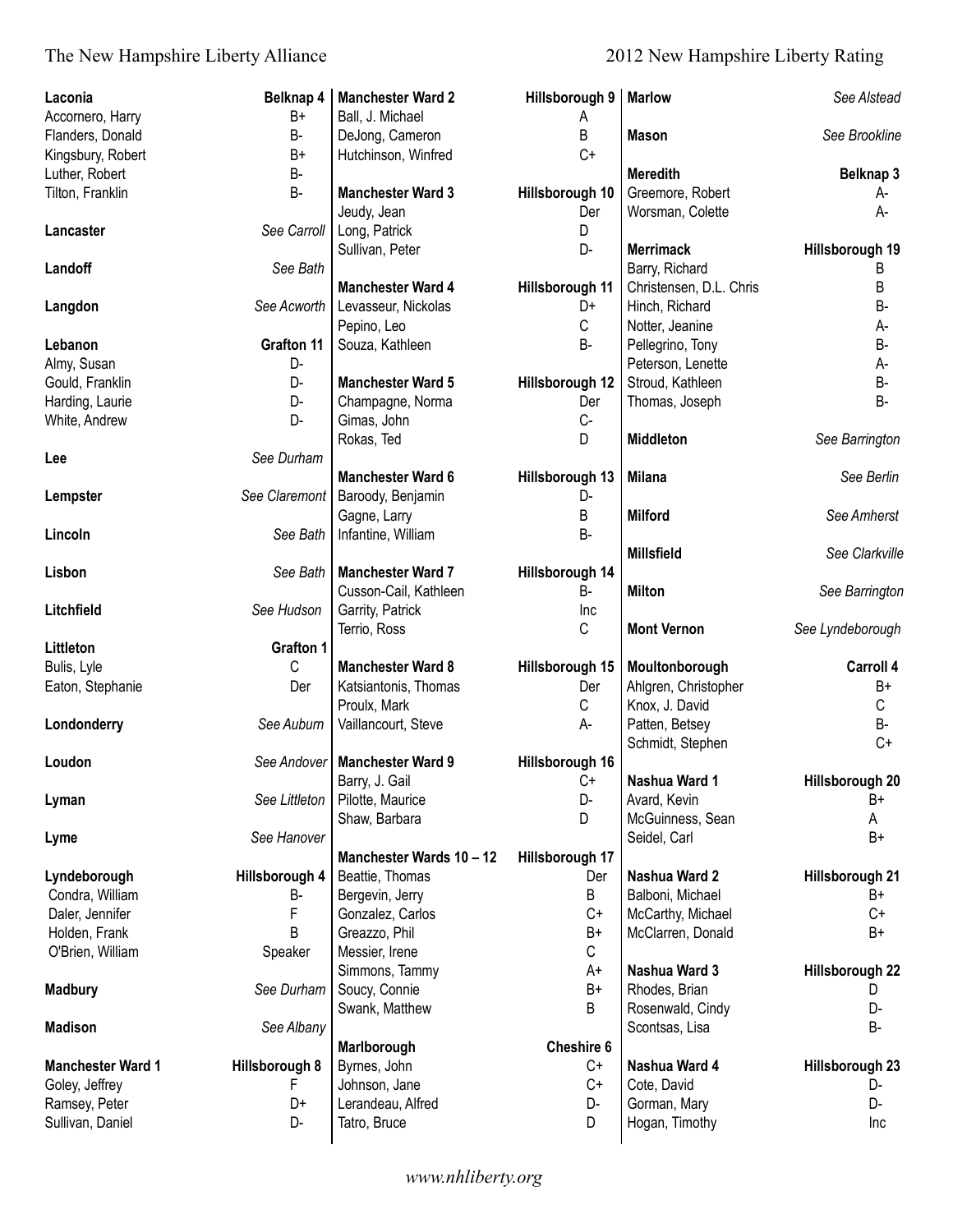| Nashua Ward 6          | Hillsborough 24    | <b>Newmarket</b>     | See Newfields     | Rochester               | <b>Strafford 1</b> |
|------------------------|--------------------|----------------------|-------------------|-------------------------|--------------------|
| Buxton, Michael        | C+                 |                      |                   | Brown, Julie            | D+                 |
| Campbell, David        | D                  | <b>Newport</b>       | See Croydon       | DeLemus, Susan          | A                  |
| Gidge, Kenneth         | D+                 |                      |                   | Grassie, Anne           | D-                 |
|                        |                    | <b>Newton</b>        | See East Kingston | Groen, Warren           | B+                 |
| Nashua Ward 7          | Hillsborough 25    |                      |                   | Jones, Kyle             | А-                 |
| Erickson, Duane        | B+                 | <b>North Hampton</b> | See Exeter        | Jones, Laura            | A                  |
| Hogan, Edith           | B+                 |                      |                   | Keans, Sandra           | D+                 |
| Twombly, Timothy       | B+                 | <b>Northfield</b>    | See Andover       | Leonard, Frederick      | B                  |
|                        |                    |                      |                   | Newton, Clifford        | $B+$               |
| Nashua Wards 5, 8 & 9  | Hillsborough 26    | Northumberland       | See Carroll       |                         |                    |
| Brown, Kevin           | B                  |                      |                   | <b>Rollinsford</b>      | <b>Strafford 2</b> |
| Krasucki, Joseph       | <b>B-</b>          | Northwood            | See Candia        | Berube, Roger           | D                  |
| LeBrun, Donald         | B-                 |                      |                   | Larsen Schultz, Kirsten | B                  |
|                        |                    |                      |                   |                         |                    |
| Ohm, Bill              | B+                 | Nottingham           | See Candia        | Munck, Philip           | $C+$               |
| Palmer, Barry          | $C+$               |                      |                   | Spainhower, Dale        | D-                 |
| Reed, Michael          | <b>B-</b>          | Orange               | See Canaan        | Sprague, Dale           | D+                 |
| Robbins, David         | $C+$               |                      |                   |                         |                    |
| Silva, Peter           | Β                  | Orford               | See Campton       | Roxbury                 | See Alstead        |
| Summers, James         | B                  |                      |                   |                         |                    |
| Whitehead, Randall     | B-                 | Ossipee              | See Freedom       | Rumney                  | See Campton        |
|                        |                    |                      |                   |                         |                    |
| <b>Nelson</b>          | See Alstead        | Pelham               | See Hudson        | <b>Rye</b>              | See New Castle     |
|                        |                    |                      |                   |                         |                    |
| <b>New Boston</b>      | See Lyndeborough   | Pembroke             | See Chichester    | <b>Salem</b>            | Rockingham 4       |
|                        |                    |                      |                   | Azarian, Gary           | B-                 |
| <b>New Castle</b>      | Rockingham 18      | Peterborough         | See Greenville    | Bates, David            | $B+$               |
| Murphy, Brian          | B                  |                      |                   | Belanger, Ronald        | B-                 |
| Smith, William         | $B+$               | Piermont             | See Benton        | Bettencourt, David      | B-                 |
|                        |                    |                      |                   | Elliott, Robert         | В-                 |
| <b>New Durham</b>      | See Barrington     | Pittsburg            | See Clarkville    | Garcia, Marilinda       | B+                 |
|                        |                    |                      |                   | Griffin, Mary           | В                  |
| <b>New Hampton</b>     | See Center Harbor  | <b>Pittsfield</b>    | See Allenstown    | Kolodziej, Walter       | B+                 |
|                        |                    |                      |                   | Mauro, Donna            | $B+$               |
| <b>New Ipswich</b>     | See Greenville     | Plainfield           | See Cornish       | McMahon, Charles        | B                  |
|                        |                    |                      |                   | Okerman, Richard        | B                  |
|                        | See Danbury        | <b>Plaistow</b>      | See Kingston      |                         |                    |
| <b>New London</b>      |                    |                      |                   | Sytek, John             | B                  |
|                        |                    |                      |                   | Waterhouse, Kevin       | B                  |
| <b>Newbury</b>         | <b>Merrimack 3</b> | Portsmouth           | See Newington     |                         |                    |
| Winter, Steven         | B+                 |                      |                   | Salisbury               | See Andover        |
|                        |                    | Randolph             | See Carroll       |                         |                    |
| <b>Newfields</b>       | Rockingham 12      |                      |                   | Sanbornton              | <b>Belknap 2</b>   |
| Davenport, Joshua      | А-                 | Raymond              | Rockingham 2      | Fields, Dennis          | B-                 |
| Moody, Marcia          | F                  | Brown, Paul          | A+                | Tobin, William          | $C+$               |
| Schroadter, Adam       | А-                 | Hoelzel, Kathleen    | А-                |                         |                    |
|                        |                    | Kappler, Lawrence    | B                 | Sandown                 | See Chester        |
| Newington              | Rockingham 16      |                      |                   |                         |                    |
| Cali-Pitts, Jacqueline | D-                 | Richmond             | See Fitzwilliam   | Sandwich                | See Freedom        |
| DiPentima, Rich        | D-                 |                      |                   |                         |                    |
| Norelli, Terie         | D-                 | Rindge               | See Dublin        | <b>Seabrook</b>         | See Hampton Falls  |
| Pantelakos, Laura      | D-                 |                      |                   |                         |                    |
| Powers, James          | D-                 |                      |                   | <b>Sharon</b>           | See Greenville     |
| Read, Robin            | D-                 |                      |                   |                         |                    |
| Serlin, Christopher    | F                  |                      |                   | Shelburne               | See Gorham         |
|                        |                    |                      |                   |                         |                    |
|                        |                    |                      |                   |                         |                    |
|                        |                    |                      |                   |                         |                    |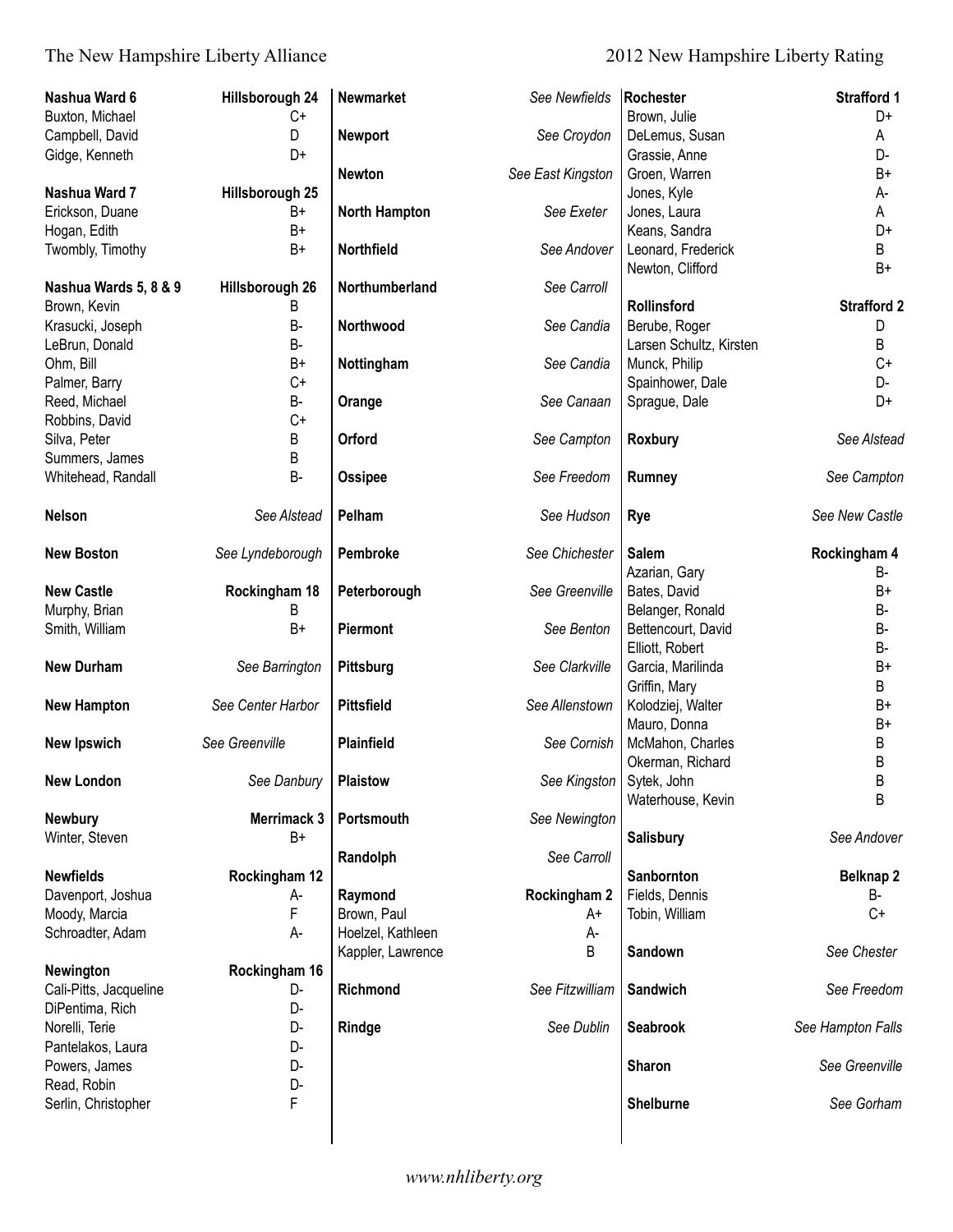| Somersworth                        | See Rollinsford          | Webster      | See Hopkinton      |
|------------------------------------|--------------------------|--------------|--------------------|
| <b>South Hampton</b>               | See Hampton Falls        | Wentworth    | See Campton        |
| Springfield                        | See Croydon              | Westmoreland | See Gilsum         |
| <b>Stewartstown</b>                | See Clarkville           | Whitefield   | See Carroll        |
| <b>Stoddard</b>                    | See Alstead              | Wilmont      | See Danbury        |
| <b>Strafford</b>                   | See Barrington           | Wilton       | See Lyndeborough   |
| <b>Stratford</b>                   | See Carroll              | Winchester   | See Chesterfield   |
| <b>Stratham</b>                    | See Exeter               | Windham      | See Salem          |
| <b>Sugar Hill</b>                  | See Bath                 | Windsor      | See Antrim         |
| <b>Sullivan</b>                    | See Alstead              | Wolfeboro    | See Moultonborough |
| <b>Sunapee</b><br>Bowers, Spec     | Sullivan 3<br>А-         | Woodstock    | See Thornton       |
| <b>Surry</b>                       | See Gilsum               |              |                    |
| <b>Sutton</b>                      | See Franklin             |              |                    |
| Swanzey                            | See Marlborough          |              |                    |
| <b>Tamworth</b>                    | See Freedom              |              |                    |
| <b>Thornton</b><br>Bradley, Lester | <b>Grafton 4</b><br>$B+$ |              |                    |
| <b>Tilton</b>                      | See Sanbornton           |              |                    |
| <b>Troy</b>                        | See Marlborough          |              |                    |
| <b>Tuftonboro</b>                  | See Moultonborough       |              |                    |
| Unity                              | See Claremont            |              |                    |
| Wakefield                          | See Brookfield           |              |                    |
| Walpole                            | See Alstead              |              |                    |
| Warner                             | See Hopkinton            |              |                    |
| Warren                             | See Benton               |              |                    |
| Washington                         | See Croydon              |              |                    |
| <b>Waterville Valley</b>           | See Bath                 |              |                    |
| Weare                              | See Goffstown            |              |                    |

#### **See Hopkinton Five-Year Honor Roll**

*The NHLA would like to recognize the following state representatives for their outstanding commitment to liberty for the past five years.*

 **Wilton** *See Lyndeborough* **Primary** *See Chester* See Sa See An **See Moultonbor k** See Thor

| rfield | Baldasaro, Allre   |
|--------|--------------------|
|        | Bettencourt, Dav   |
|        | Christiansen, La   |
| ılem   | Chandler, Gene     |
|        | Hogan, Edith       |
| ıtrim  | Hunt, John         |
|        | Infantine, William |
| ough   | Ingbretson, Paul   |
|        | Itse, Daniel       |
| mton   | Jasper, Shawn      |
|        | Katsakiores, Ph    |
|        | Kappler, Lawren    |
|        | Kurk, Neal         |
|        | Ober, Russell      |
|        | Patten, Betsey     |
|        | Quandt, Matt       |
|        | Reagan, John       |

| 2008 2009 2010 2011 2012 |  |  |
|--------------------------|--|--|
|                          |  |  |

| Allen, Mary          | А    | B+ | B  | B  | В- |
|----------------------|------|----|----|----|----|
| Baldasaro, Alfred    | А    | А  | А- | А- | В+ |
| Bettencourt, David   | А    | А  | B+ | B  | B- |
| Christiansen, Lars   | B    | А- | B+ | B+ | В+ |
| Chandler, Gene       | B    | B+ | B+ | B  | C+ |
| Hogan, Edith         | A+   | A+ | А- | A- | В+ |
| Hunt, John           | B+   | B+ | B+ | А- | B+ |
| Infantine, William   | А    | B  | B  | B- | B- |
| Ingbretson, Paul     | A+   | A+ | А- | А- | А- |
| Itse, Daniel         | $A+$ | A+ | B+ | А- | А- |
| Jasper, Shawn        | А    | B+ | B- | B. | C+ |
| Katsakiores, Phyllis | Α    | А- | B+ | B+ | В- |
| Kappler, Lawrence    | А    | B+ | А- | А- | B. |
| Kurk, Neal           | А    | А  | B+ | B- | B- |
| Ober, Russell        | A+   | A+ | А  | B+ | В+ |
| Patten, Betsey       | C+   | А- | B+ | B+ | B- |
| Quandt, Matt         | B+   | B- | А- | B+ | C+ |
| Reagan, John         | A+   | A+ | А- | B+ | А- |
| Renzullo, Andrew     | А    | A+ | А  | А- | В+ |
| Rodeschin, Beverly   | B    | B+ | B+ | B+ | C+ |
| Rowe, Robert         | А    | B+ | B  | B  | B- |
| Soucy, Connie        | А    | A+ | А- | B+ | В+ |
| Ulery, Jordan        | B+   | А  | А- | B+ | B+ |
| Vaillancourt, Steve  | B+   | A+ | А- | A+ | А- |
| Villeneuve, Moe      | B+   | A+ | А- | А- | B+ |
| Welch, David         | A+   | А- | А- | B+ | В- |